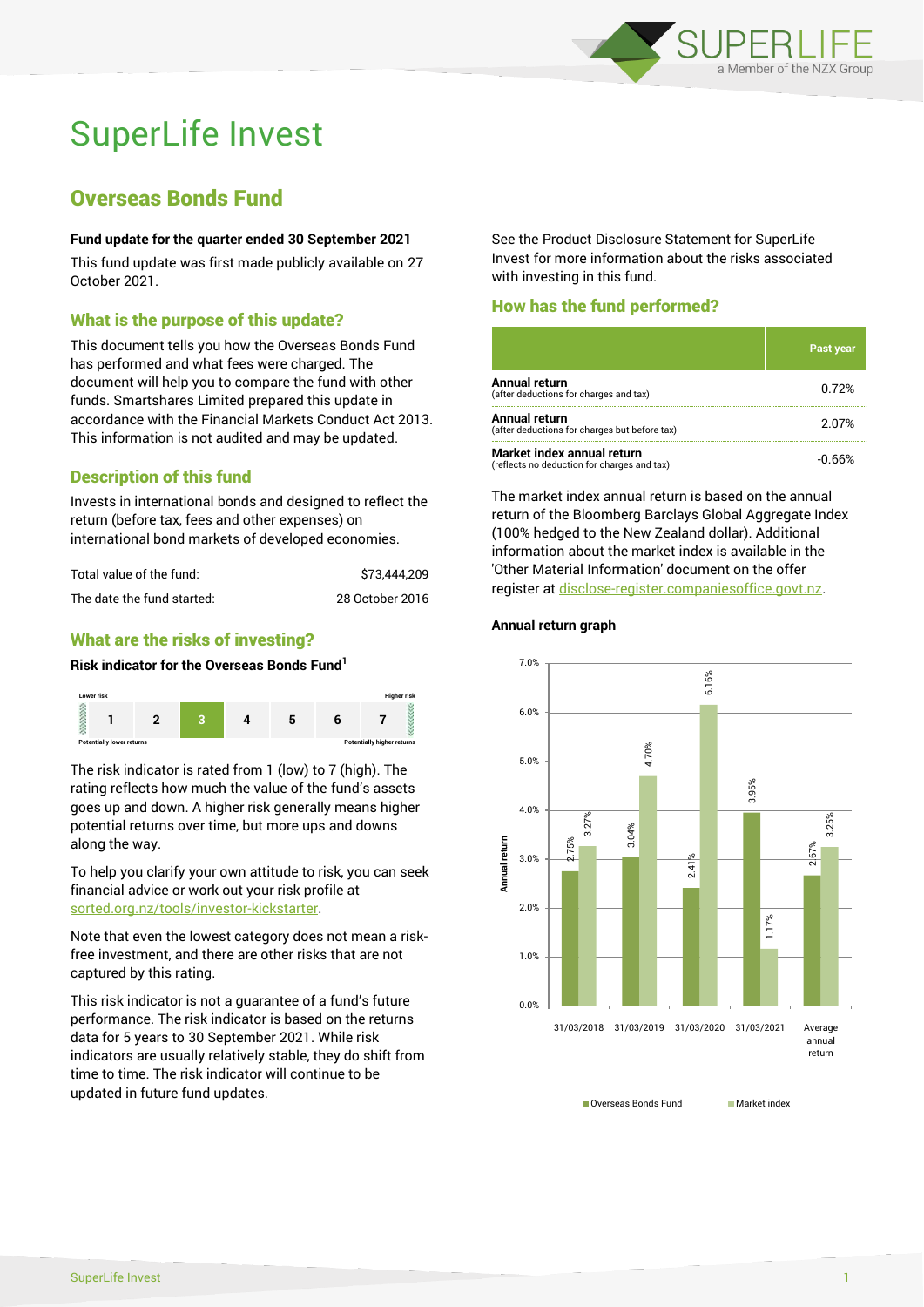

This shows the return after fund charges and tax for each year ending 31 March since the fund started. The last bar shows the average annual return since the fund started, up to 30 September 2021.

**Important:** This does not tell you how the fund will perform in the future.

Returns in this update are after tax at the highest prescribed investor rate (PIR) of tax for an individual New Zealand resident. Your tax may be lower.

## What fees are investors charged?

Investors in the Overseas Bonds Fund are charged fund charges. In the year to 31 March 2021 these were:

|                                                       | % per annum of fund's<br>net asset value |  |
|-------------------------------------------------------|------------------------------------------|--|
| <b>Total fund charges</b>                             | 0.49%                                    |  |
| Which are made up of:                                 |                                          |  |
| <b>Total management and administration</b><br>charges | 0.49%                                    |  |
| Including:                                            |                                          |  |
| Manager's basic fee                                   | 0.48%                                    |  |
| Other management and<br>administration charges        | 0.01%                                    |  |
| Other charges                                         | Dollar amount per investor               |  |
| <b>Administration fee</b>                             | \$12 per annum                           |  |

Investors may also be charged individual action fees for specific actions or decisions (for example, if an investor has a financial adviser and has agreed to pay a fee to the adviser for providing financial advice). See the Product Disclosure Statement for SuperLife Invest for more information about those fees.

The fees set out above include GST where applicable.

Small differences in fees and charges can have a big impact on your investment over the long term.

## Example of how this applies to an investor

Jess had \$10,000 in the fund at the start of the year and did not make any further contributions. At the end of the year, Jess received a return after fund charges were deducted of \$72 (that is 0.72% of her initial \$10,000). Jess paid other charges of \$12. This gives Jess a total return after tax of \$60 for the year.

## What does the fund invest in?

#### **Actual investment mix**

This shows the types of assets that the fund invests in.



#### **Target investment mix**

This shows the mix of assets that the fund generally intends to invest in.

| <b>Asset Category</b>        | <b>Target asset mix</b> |
|------------------------------|-------------------------|
| Cash and cash equivalents    |                         |
| New Zealand fixed interest   |                         |
| International fixed interest | 100.00%                 |
| Australasian equities        |                         |
| International equities       |                         |
| Listed property              |                         |
| Unlisted property            |                         |
| Commodities                  |                         |
| Other                        |                         |